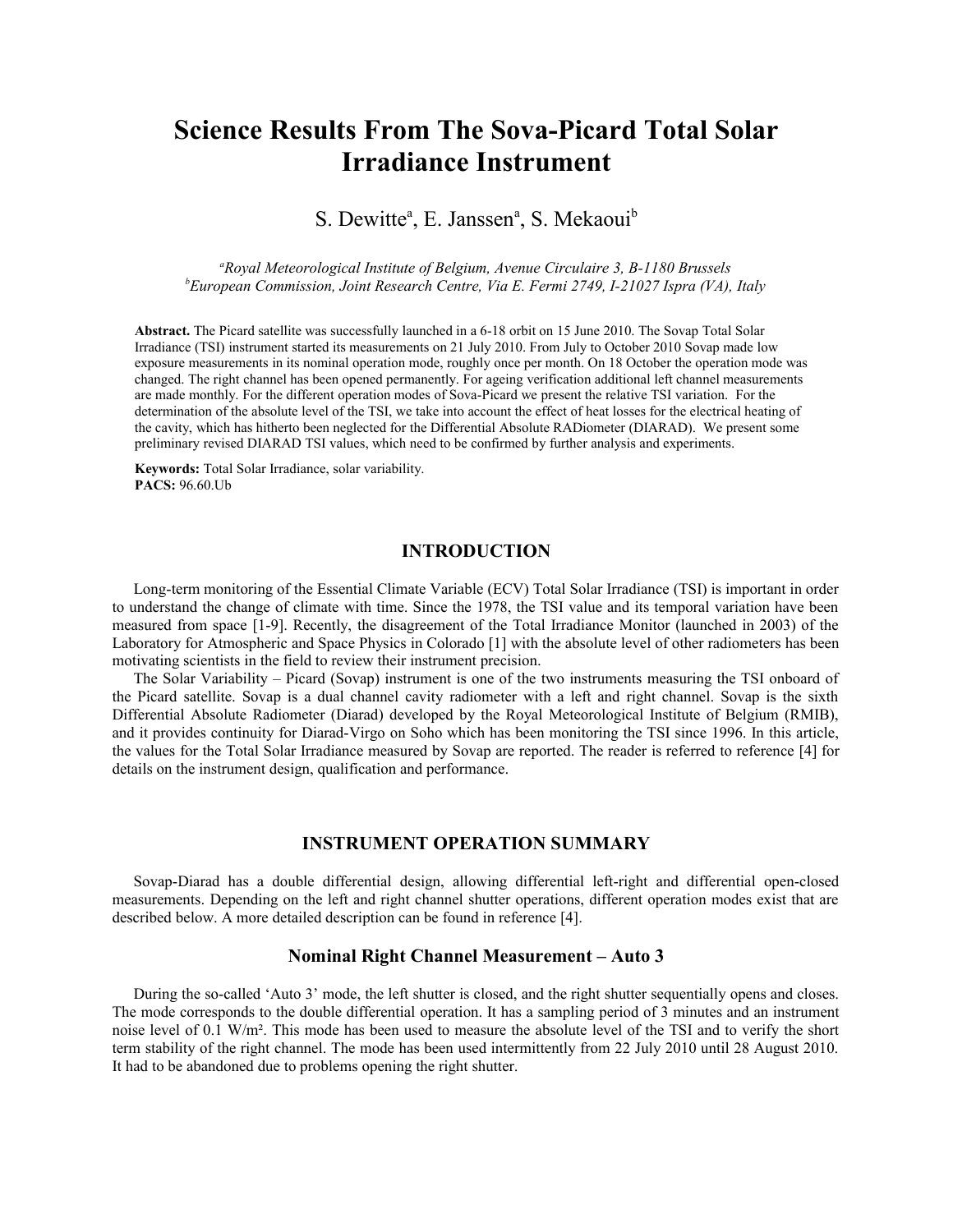#### **Nominal Left Channel Measurement – Auto 2**

During the so-called 'Auto 2' mode, the right shutter is closed, and the left shutter sequentially opens and closes. The mode corresponds to the double differential operation. It has a sampling period of 3 minutes and an instrument noise level of 0.1 W/m². This mode has been used to measure the absolute level of the TSI and to verify the short term stability of the right channel. The mode has been used intermittently from 28 August 2010 until 27 October 2010. The exposure time has deliberately been kept low at about 1 hour per month, in order to guarantee that the left channel was not ageing due to solar UV exposure.

## **Continuously Opened Right Channel Measurements – Rad 10**

During the so-called 'Rad 10' mode, the right shutter is opened, and the left shutter is closed. This mode has been used since the permanent opening of the right shutter during the first occultation period on 17 November 2010. Compared to the nominal modes, this mode has the advantage of increased time resolution, but the disadvantage of decreased accuracy and stability since it only has the single differential left-right operation. The Sovap measurements are organized in packets of 90 s, consisting of 9 10 s measurements. In the routine Rad 10 measurements, the TSI is measured at seconds 20, 40, 70, 80 and 90 within the 90 s packet. In a dedicated Rad 10 high rate measurement mode, TSI measurements can be obtained every 10 s. The increased time resolution of the Rad 10 measurements is particularly useful for measuring p-mode irradiance variations without aliasing.

#### **Left Channel Measurements With Opened Right Shutter – Auto 15**

During the so-called 'Auto 15' mode, the right shutter is open, and the left shutter sequentially opens and closes. The mode corresponds to the double differential operation. It has a sampling period of 3 minutes and an instrument noise level of 0.1 W/m². As a continuity of the nominal left channel measurements up to 27 October 2010, this mode has been used from 10 August 2011 onwards. Again the exposure time has deliberately been kept low at about 1 hour per month, in order to guarantee that the left channel was not ageing due to solar UV exposure.

## **CAVITY EFFICIENCY**

In order to improve the accuracy of the measured TSI values, the efficiency for the detection of the absorbed heat inside the cavity is revised. Past and present analyses of the cavity efficiency are based on the experimental determination of the local thermal efficiency. These experimental tests have been performed using a laser beam with wavelength 514 nm, and their setup and procedure are described on page 63 of reference [5]. The Sovap cylindrical cavity consists of a heat flux sensor covered with a heating resistor forming the bottom of the cavity, covered with black paint which also covers the side walls of the cavity, see figure 1-left. The radial distance r is measured from the center of the circular cavity bottom. Measurement results along the bottom of both Sovap cavities are shown in figure 1-right. The measurement points can be considered to represent local efficiencies by which locally dissipated heat is measured by the heat flux sensor.

Inside the cavity, the total amount of dissipated heat consists of two contributions, originating from (1) absorbed incoming solar radiation and (2) dissipation by the heating resistor that is positioned directly below the absorptive paint on the bottom of the cavity. Part (1) of the heat is considered to be detected with the local efficiency shown in figure 1 - rights. For part (2), one has always considered that the heat dissipated by the heating resistor was detected perfectly. However, it would be more correct to state that this electrical heat is detected with the same local efficiency as the optical heat. We assume that a local heating always has the same thermal effect, regardless whether this heating was obtained from an optical or from an electrical source. Therefore, a new correction factor is introduced in the TSI equation: the thermal efficiency parameter related to electrical effects. This parameter is defined as the ratio between the heat flux measured by the heat flux sensor and the dissipated electrical power, and we assume that this parameter can be calculated from the efficiency curve as the mean local efficiency over the area of the heating resistor.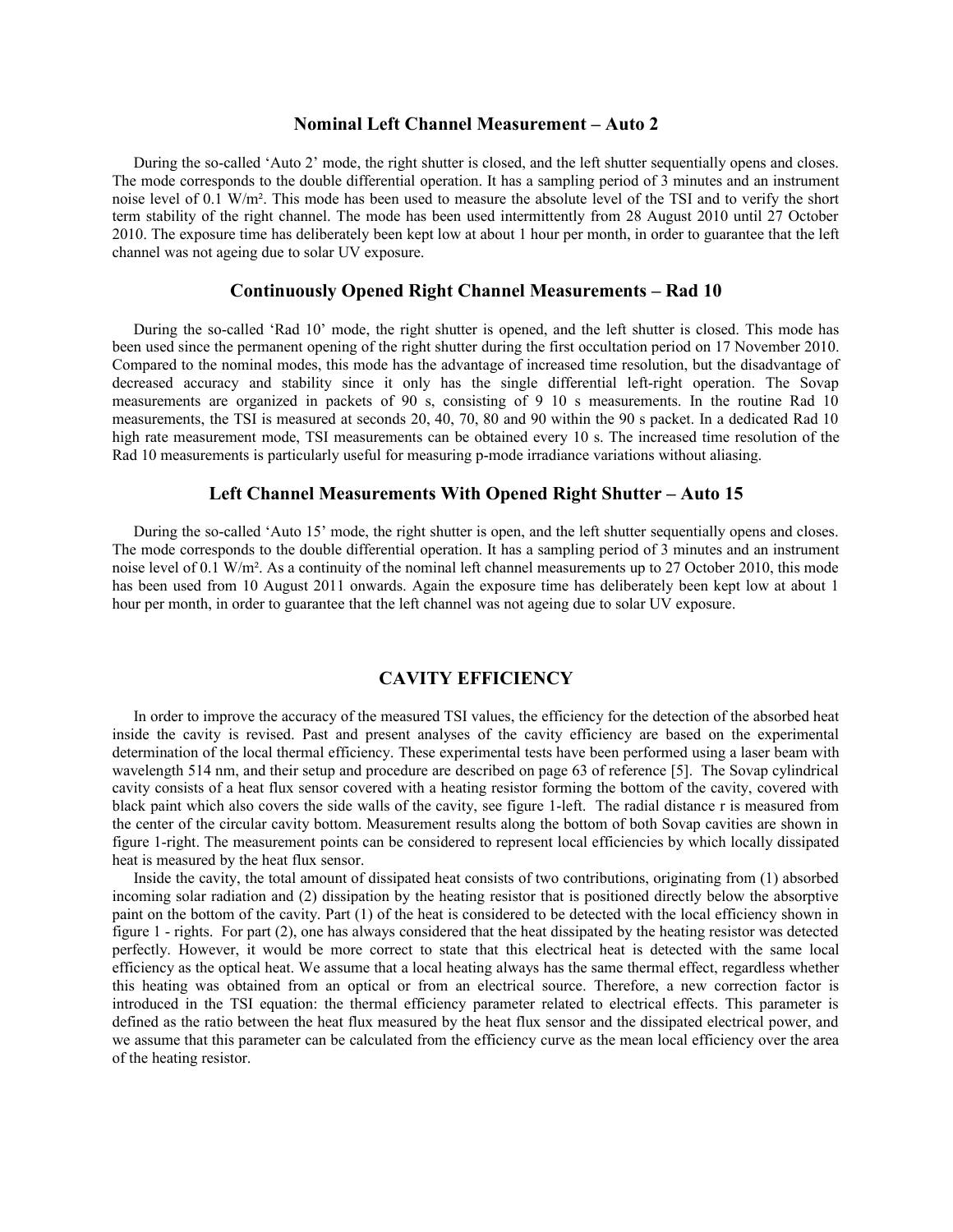



**FIGURE 1.** Left: Sketch of the cavity with the heat flux sensor, the heating resistor, and the cavity side wall. The radial distance r is measured from the center of the circular cavity bottom. Right :

Relative surface efficiency as a function of the radial distance r for the left and right cavity of Sova-Picard. Each point is the average of six values, measured at different positions located along the same circle. Indicated on the graph are r\_apert, the radius of the projected precision aperture, and r\_res, the radius of the heating resistor. As a comparison, the radius of the cavities is 7.8 mm (rounded value).

### **FIRST SOVA-PICARD SCIENCE RESULTS**

The currently available Sova-Picard TSI measurements are shown in figure 2. Separate absolute levels of the TSI are obtained for the instrument used in its differential open-close modes: right – Auto 3 in green, left – Auto 2 in red, and left – Auto 15 in purple. The absolute level of the continuously opened right – Rad 10 measurements in blue has been adjusted to the Auto 15 measurements, such that the Rad 10 measurements provide a time interpolation of the Auto 15 ones.

The Auto 2 – left channel and Auto3 – right channel modes are the nominal operation modes with a long history on the previous DIARAD type radiometers and with a detailed pre-flight characterisation, hence they are considered the most reliable ones.

Auto 15 – left channel is a new mode invented in-flight to cope with the problem of the right shutter opening. It lacks pre-flight characterisation and it uses a different electrical power level than the nominal ones. Therefore its TSI value is currently considered less reliable than the Auto 2 and Auto 3 ones.



**FIGURE 2.** Sova-Picard Total Solar Irradiance measurements in different operation modes.